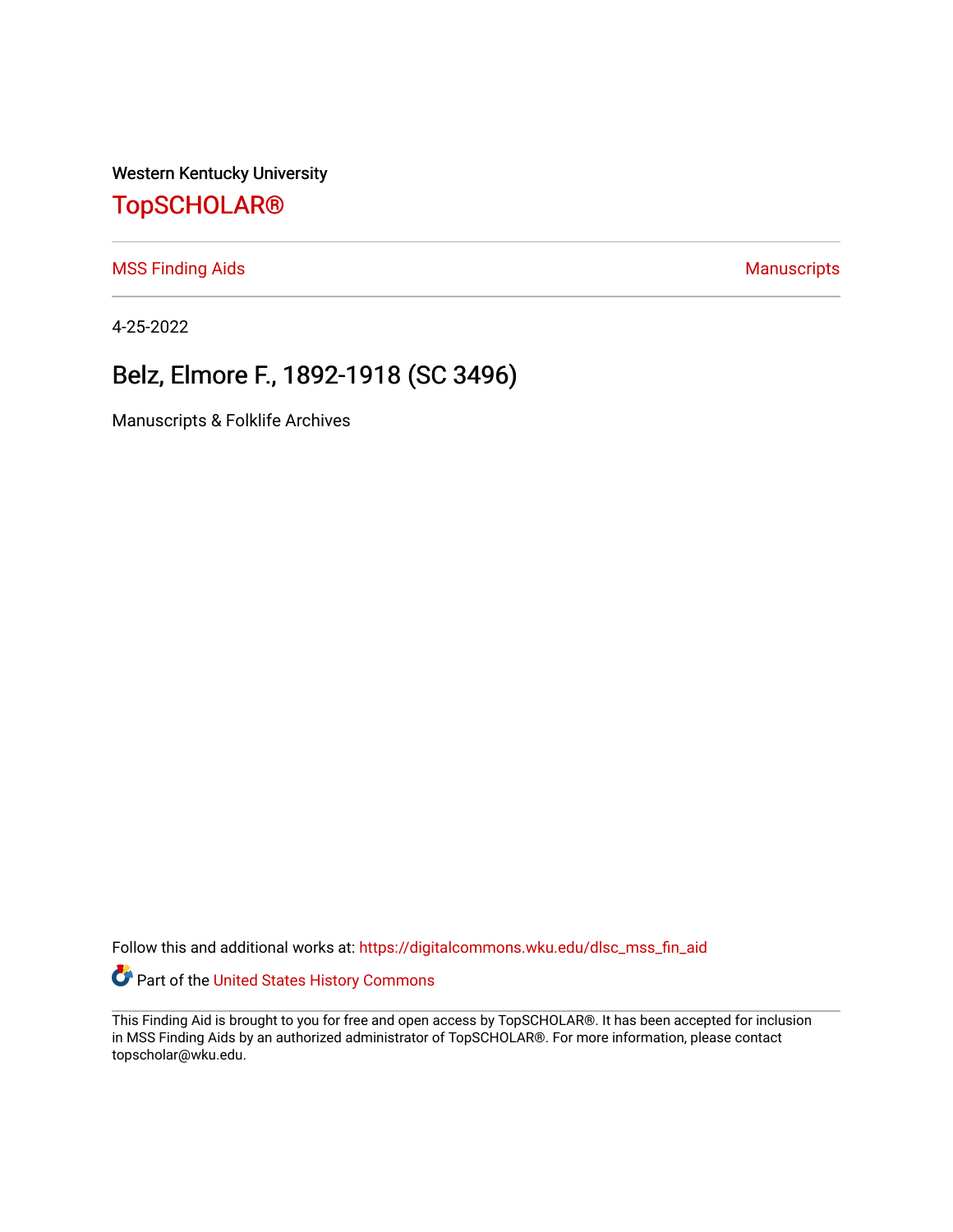Manuscripts & Folklife Archives Department of Library Special Collections Western Kentucky University Bowling Green, KY 42101-1092

*Descriptive Inventory*

#### **SC 3496 BELZ, Elmore F., 1892-1918**

1 folder. 24 items. 1918. Originals.

SC2022.25.1

#### *BIBLIOGRAPHIC RECORD*

SC BELZ, Elmore F., 1918 3496 1892-1918

Letters to his family, 1918, and related personal papers of Elmore F. Belz, Dayton, Kentucky, created while he was stationed at Camp Zachary Taylor in Louisville, Kentucky. He describes his military training, diet and leisure, and comments on the prevalence of influenza in the area. When he falls ill, he writes of his hospital stay in letters dated two days before his death on 7 October 1918. Includes a letter to Belz's parents from his battery commander praising his qualities as a soldier; also includes a camp song sheet, memorial certificate, and notes and a sketch relating to Belz's assignment to lead the construction of a tennis court at the camp.

1 folder. 24 items. Originals. SC2022.25.1

#### *SUBJECT ANALYTICS*

Belz, Charles, 1869-1944 – Letters to Belz, Dorothea, 1909-2002 – Letters to Belz, Minnie (Erhart), 1874-1929 – Letters to Camp Zachary Taylor – Louisville – Relating to, 1918 Influenza, 1918 World War I, 1914-1918 – Campbell County – Soldiers from World War I, 1914-1918 – Military life, 1918 World War I, 1914-1918 – Songs